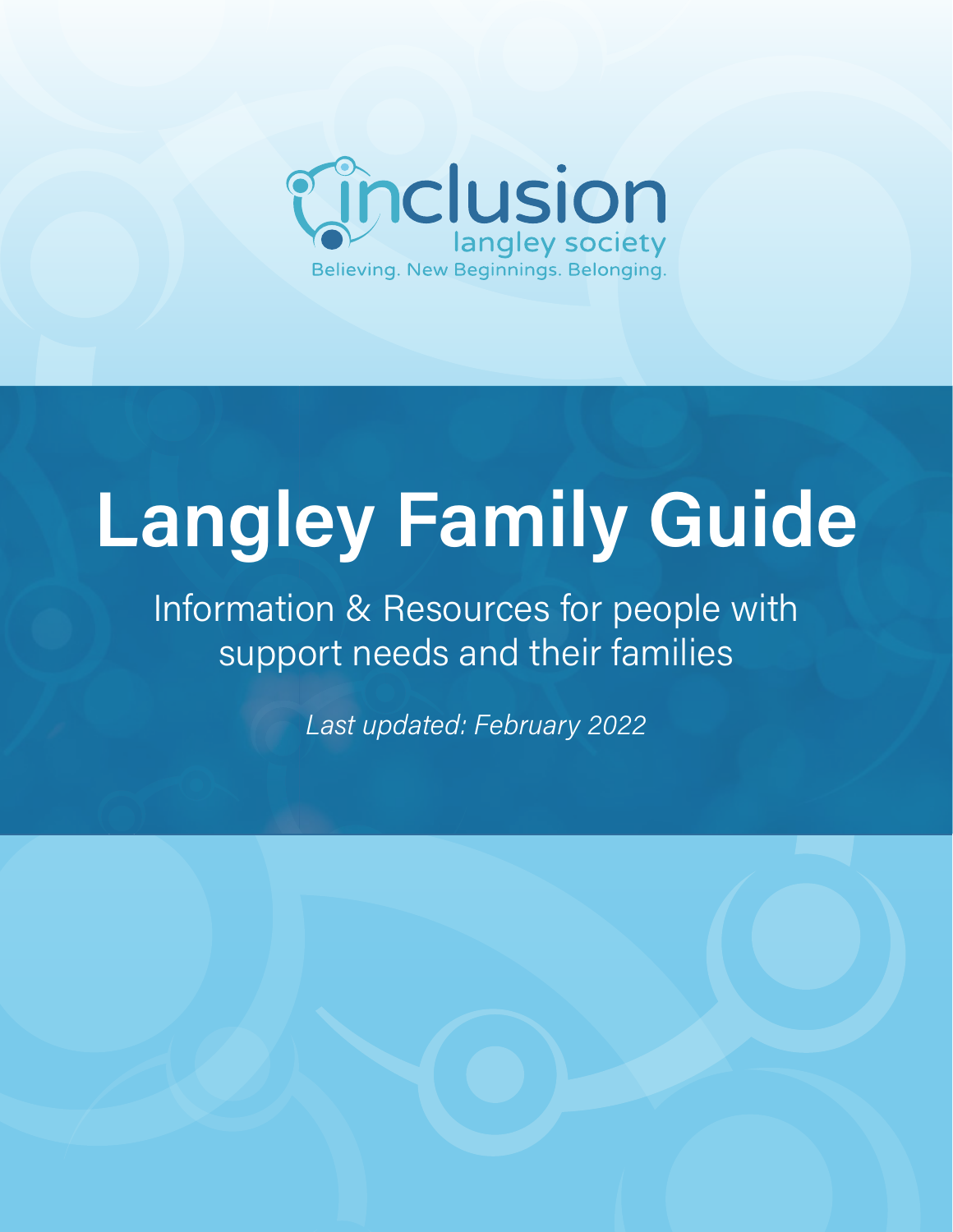## ABOUT THIS GUIDE

Moving to a new province and a new city can be very emotional and overwhelming. This is especially true for people with support needs and their families as specialized programs, services and funding options vary greatly from province to province and even from city to city.

This guide has been developed by [Inclusion Langley Society \(ILS\)](https://inclusionlangley.com/) to offer important information, tools, and resources on where to start and what to expect when your family settles in Langley.

Please note that even though every reasonable effort has been made to ensure the information presented in this guide is current and accurate, you must seek additional information from relevant BC government ministries & crown corporations and local community organizations when applying for support. This guide does not replace their advice and guidance.

For more information about this guide, please contact:

Lydia Kang, Family Support Advisor at Inclusion Langley Society Phone: 604-862-6807 | Email: [familysupport@inclusionlangley.com](mailto:familysupport%40inclusionlangley.com?subject=)

## Table of Contents

| About this quide                         | $\mathfrak{p}$ |
|------------------------------------------|----------------|
| <b>About Inclusion Langley Society</b>   | $\overline{2}$ |
| About specialized supports &<br>services | 3              |
| <b>Application process at a glance</b>   | $\overline{3}$ |
| <b>Government supports</b>               | 4              |
| Langley community organizations          | 4              |
| Where to go for help in Langley          | 5              |
| <b>Checklist for moving to Langley</b>   | 6              |
| Checklist for children birth-6           | 7              |
| Checklist for children & youth 7-18      | 8              |
| Checklist for adults 19+                 | 9              |
| Five tips for transition planning        | 9              |
| Useful acronyms                          | 10             |
| Useful glossary of terms                 | 11             |

## ABOUT INCLUSION LANGLEY SOCIETY (ILS)

In 1959, a group of dedicated parents founded what is now called Inclusion Langley Society (ILS). In 2017, ILS merged with the Langley Children's Society.

Today, as one of the largest non-profit community organizations in Langley, ILS provides services and supports that improve quality of life for children with developmental or support needs and adults with intellectual disabilities or autism spectrum disorder.

With a wide range of services and supports we offer, we are able to match each person with the service best suited to enhance their daily lives. Please visit our website at [www.inclusionlangley.com](https://inclusionlangley.com/) to view the full range of services and supports available.

**"**

Our Vision: Inspiring a community where we all belong

## [Services for Children](https://inclusionlangley.com/services-for-children/)

Aboriginal Infant Development Program Aboriginal Supported Child Development Program Afterschool Program Early Years Infant Development Program Respite Services Supported Child Development Program

## [Services for Youth](https://inclusionlangley.com/services-for-youth/)

Afterschool Program Respite Services Youth Services YouthWorks

## [Services for Adults](https://inclusionlangley.com/services-for-adults/)

Community Inclusion Services Employment Services Home Share In-Home Personal Supports Outreach Services Respite Services Staffed Residential Services Supported Living Services

## [Support for Families](https://inclusionlangley.com/support-for-families/)

**"**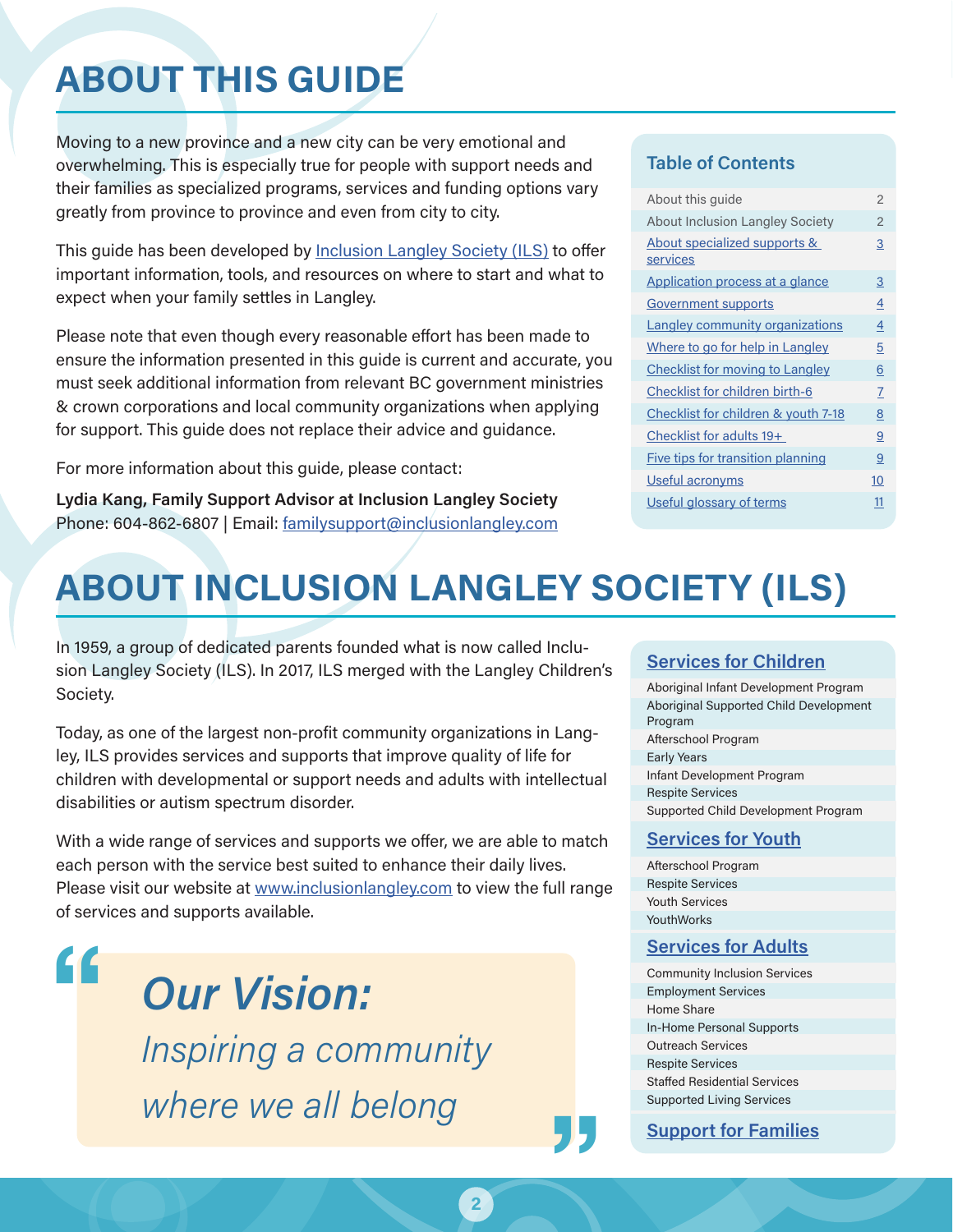## <span id="page-2-0"></span>ABOUT SPECIALIZED SUPPORTS & SERVICES

When a person has support needs in BC, there are various specialized supports and services available to them and their families. They are funded by BC government ministries and crown corporations and offered by community organizations. Please note that, in most cases, a person must meet certain eligibility criteria in order to receive the support and each support has a different referral/application process and a wait time.

## What is Eligibility?

Eligibility is specific criteria that people must meet to receive service.

To determine the eligibility, you will be asked to provide diagnostic assessment documentation from certified and licensed medical doctors, psychologists, or other health professionals who have specific training, expertise and experience.

### What is Psycho-Educational Assessment?

Psycho-Educational Assessment is the most of common diagnostic assessment documentation. This assessment, completed by a qualified psychologist privately or through the Langley School District (SD 35), is a comprehensive evaluation that provides insight into the person's unique strengths & challenges.

## Diagnostic and Statistical Manual (DSM) IV or V

This is the book used by the diagnostician as guidance for a formal diagnosis.

CYSN will accept/use the DSM IV or V criteria for eligibility confirmation. For CLBC, an assessor's checklist will be needed if Psycho-Educational Assessment references it.

## APPLICATION PROCESS AT A GLANCE

The below is an overview of the process you would need to take to apply for support and service. Please note that this process is intended to be generic. Please seek additional information from relevant BC government ministries, crown corporations and community organizations when you apply.



3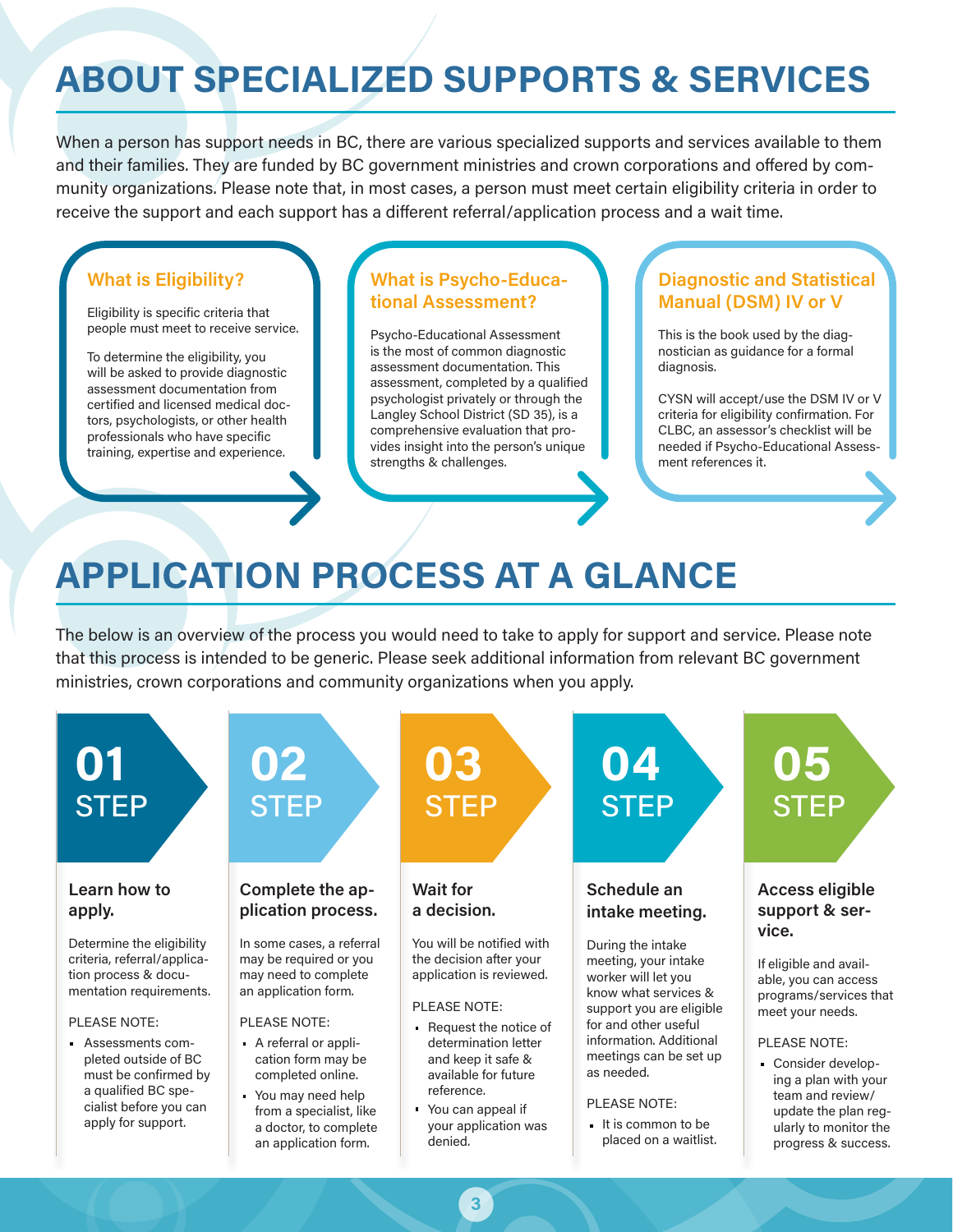## <span id="page-3-0"></span>GOVERNMENT SUPPORTS

#### **Advocacy Organizations**

- [Human Rights](http://www.bchrt.bc.ca/)  **Tribunal**
- [Office of the Advocate](https://www2.gov.bc.ca/gov/content/family-social-supports/services-for-people-with-disabilities/supports-services/advocate-for-service-quality)  [for Service Quality](https://www2.gov.bc.ca/gov/content/family-social-supports/services-for-people-with-disabilities/supports-services/advocate-for-service-quality)
- [Office of the Ombud](https://bcombudsperson.ca/)[sperson](https://bcombudsperson.ca/)
- [Public Guardian and](https://www.trustee.bc.ca/Pages/default.aspx)  **[Trustee](https://www.trustee.bc.ca/Pages/default.aspx)**
- [Representative for](http://www.rcybc.ca/)  [Children and Youth](http://www.rcybc.ca/)

## [BC Housing](https://www.bchousing.org/home)

**[BC Housing](https://www.bchousing.org/home) develops,** manages & administers a range of subsidized housing options and programs. Explore **BC** [RAHA program](https://www.bchousing.org/housing-assistance/BC-RAHA) that provides financial help in the form of rebates to eligible low-income households to complete home adaptations for independent living.

#### [Canada Revenue](https://www.canada.ca/en/revenue-agency.html)  [Agency \(CRA\)](https://www.canada.ca/en/revenue-agency.html)

If you are a person with a disability or you support someone with a disability, you may be able to claim on your income tax and benefit return the deductions and tax credits like [Disability Tax Credit](https://www.canada.ca/en/revenue-agency/services/tax/individuals/segments/tax-credits-deductions-persons-disabilities/disability-tax-credit.html)  [\(DTC\)](https://www.canada.ca/en/revenue-agency/services/tax/individuals/segments/tax-credits-deductions-persons-disabilities/disability-tax-credit.html), [Child Disability](https://www.canada.ca/en/revenue-agency/services/child-family-benefits/child-disability-benefit.html)  [Benefit \(CDB\)](https://www.canada.ca/en/revenue-agency/services/child-family-benefits/child-disability-benefit.html) and others.

#### **Community Living** [BC \(CLBC\)](https://www.communitylivingbc.ca/)

**Community Living BC** [\(CLBC\) i](https://www.communitylivingbc.ca/)s a crown corporation that provides supports & services to adults with developmental disabilities, as well as adults with FASD & ASD who face significant challenges in daily life/significant limitations in adaptive functioning.

## [MAEST](https://www2.gov.bc.ca/gov/content/governments/organizational-structure/ministries-organizations/ministries/advanced-education-skills-training)

Through [Ministry of Ad](https://www2.gov.bc.ca/gov/content/governments/organizational-structure/ministries-organizations/ministries/advanced-education-skills-training)[vanced Education, Skills](https://www2.gov.bc.ca/gov/content/governments/organizational-structure/ministries-organizations/ministries/advanced-education-skills-training)  [and Training \(MAEST\),](https://www2.gov.bc.ca/gov/content/governments/organizational-structure/ministries-organizations/ministries/advanced-education-skills-training) many public post-secondary institutions offer [Adult Special Educa](https://www2.gov.bc.ca/gov/content/education-training/adult-education/adult-special-education)[tion \(ASE\) programs](https://www2.gov.bc.ca/gov/content/education-training/adult-education/adult-special-education) to students with cognitive disabilities or a combination of learning difficulties that may hinder academic success.

#### **[MCFD](https://www2.gov.bc.ca/gov/content/governments/organizational-structure/ministries-organizations/ministries/children-and-family-development)** [CYSN](https://www2.gov.bc.ca/gov/content/health/managing-your-health/child-behaviour-development/support-needs) & [STADD](https://www2.gov.bc.ca/gov/content/family-social-supports/services-for-people-with-disabilities/transition-planning-for-youth-young-adults)

Directed by [Ministry of](https://www2.gov.bc.ca/gov/content/governments/organizational-structure/ministries-organizations/ministries/children-and-family-development)  [Children & Family Devel](https://www2.gov.bc.ca/gov/content/governments/organizational-structure/ministries-organizations/ministries/children-and-family-development)[opment \(MCFD\),](https://www2.gov.bc.ca/gov/content/governments/organizational-structure/ministries-organizations/ministries/children-and-family-development) [Children](https://www2.gov.bc.ca/gov/content/health/managing-your-health/child-behaviour-development/support-needs)  [& Youth with Support](https://www2.gov.bc.ca/gov/content/health/managing-your-health/child-behaviour-development/support-needs)  [Needs \(CYSN\)](https://www2.gov.bc.ca/gov/content/health/managing-your-health/child-behaviour-development/support-needs) staff and [Services to Adults with](https://www2.gov.bc.ca/gov/content/family-social-supports/services-for-people-with-disabilities/transition-planning-for-youth-young-adults)  [Development Disabilities](https://www2.gov.bc.ca/gov/content/family-social-supports/services-for-people-with-disabilities/transition-planning-for-youth-young-adults)  [\(STADD\) navigators](https://www2.gov.bc.ca/gov/content/family-social-supports/services-for-people-with-disabilities/transition-planning-for-youth-young-adults)  provide a range of services for child and youth with support needs & their families.

#### **Ministry Of** [Education \(MOE\)](https://www2.gov.bc.ca/gov/content/governments/organizational-structure/ministries-organizations/ministries/education)

The [Ministry Of Edu](https://www2.gov.bc.ca/gov/content/governments/organizational-structure/ministries-organizations/ministries/education)[cation \(MOE\) p](https://www2.gov.bc.ca/gov/content/governments/organizational-structure/ministries-organizations/ministries/education)rovides leadership and funding to the public K-12 education system in BC. Please note that an Individual Education Plan (IEP) must be prepared for each student with a designated category of support needs.

#### [Ministry Of](https://www2.gov.bc.ca/gov/content/governments/organizational-structure/ministries-organizations/ministries/health)  [Health \(MOH\)](https://www2.gov.bc.ca/gov/content/governments/organizational-structure/ministries-organizations/ministries/health)

The [Ministry Of Health](https://www2.gov.bc.ca/gov/content/governments/organizational-structure/ministries-organizations/ministries/health)  [\(MOH\)](https://www2.gov.bc.ca/gov/content/governments/organizational-structure/ministries-organizations/ministries/health) supports the health authorities. The health authorities conduct eligibility assessments and provide health services to individuals who are transitioning to adult services through [CSIL](https://www2.gov.bc.ca/gov/content/health/accessing-health-care/home-community-care/care-options-and-cost/choice-in-supports-for-independent-living) & Health **Services for Community** [Living \(HSCL\)](https://www.fraserhealth.ca/Service-Directory/Services/home-and-community-care/health-services-for-community-living#.Yf14xPXMLRY) programs.

The [Ministry of Social](https://www2.gov.bc.ca/gov/content/governments/organizational-structure/ministries-organizations/ministries/social-development-poverty-reduction)  [Development and](https://www2.gov.bc.ca/gov/content/governments/organizational-structure/ministries-organizations/ministries/social-development-poverty-reduction)  **Poverty Reduction** [\(MSDPR\) p](https://www2.gov.bc.ca/gov/content/governments/organizational-structure/ministries-organizations/ministries/social-development-poverty-reduction)rovides support payments [\(PWD\)](https://www2.gov.bc.ca/gov/content/family-social-supports/services-for-people-with-disabilities/disability-assistance), employment programs, bus passes and health and dental benefits for persons with disabilities.

### [MSDPR](https://www2.gov.bc.ca/gov/content/governments/organizational-structure/ministries-organizations/ministries/social-development-poverty-reduction) [WorkBC](https://www.workbc.ca/resources-for/people-with-disabilities.aspx)

[WorkBC](https://www.workbc.ca/resources-for/people-with-disabilities.aspx) offers a wide range of training and employment services for all individuals. [WorkBC](https://www.workbc.ca/resources-for/people-with-disabilities.aspx) can help people with disabilities who are eligible for support with job options and services designed to support and build their career.

## LANGLEY COMMUNITY ORGANIZATIONS



4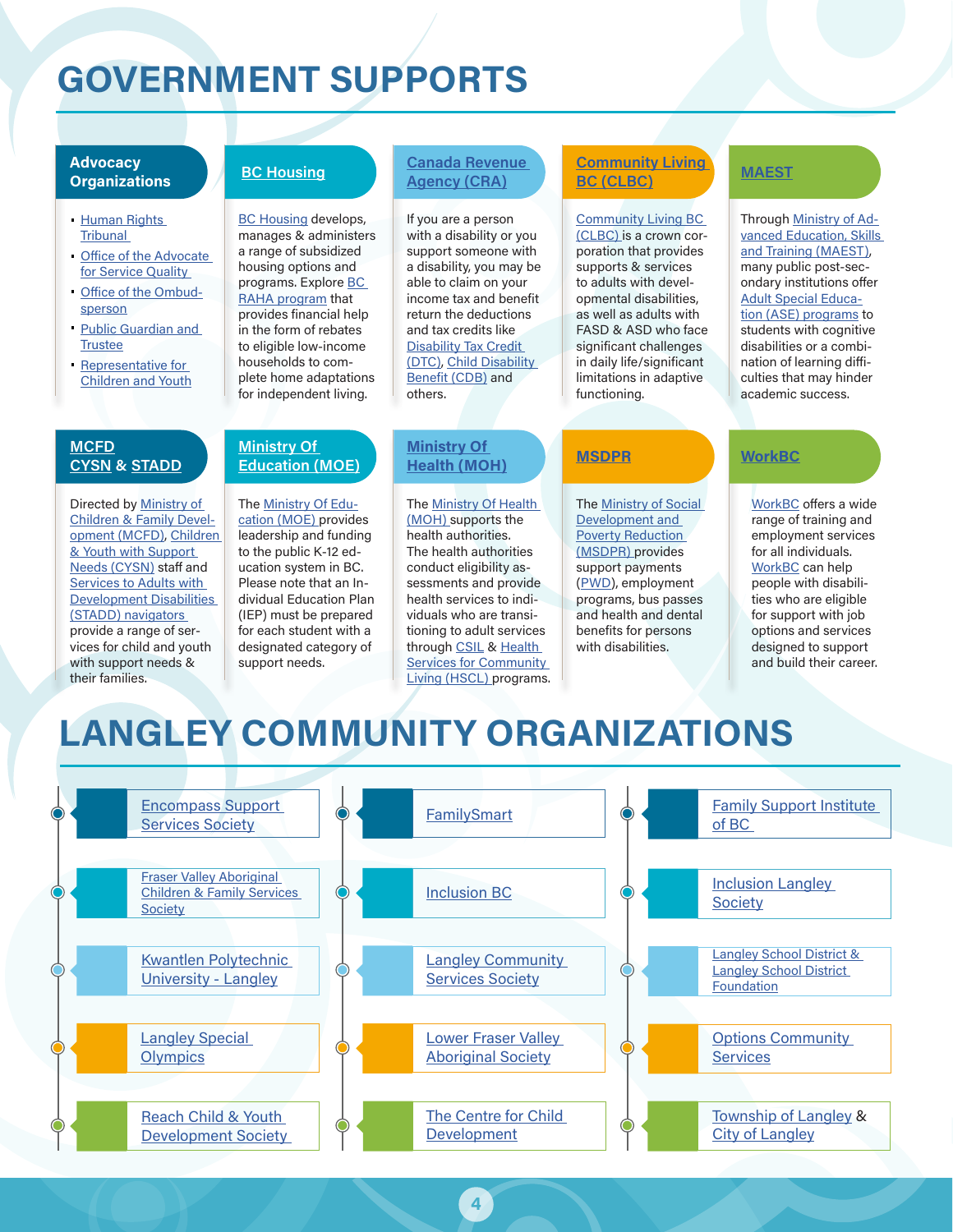## <span id="page-4-0"></span>WHERE TO GO FOR HELP IN LANGLEY

Please note that the text in PURPLE indicates children's only services (birth to 19 years of age).

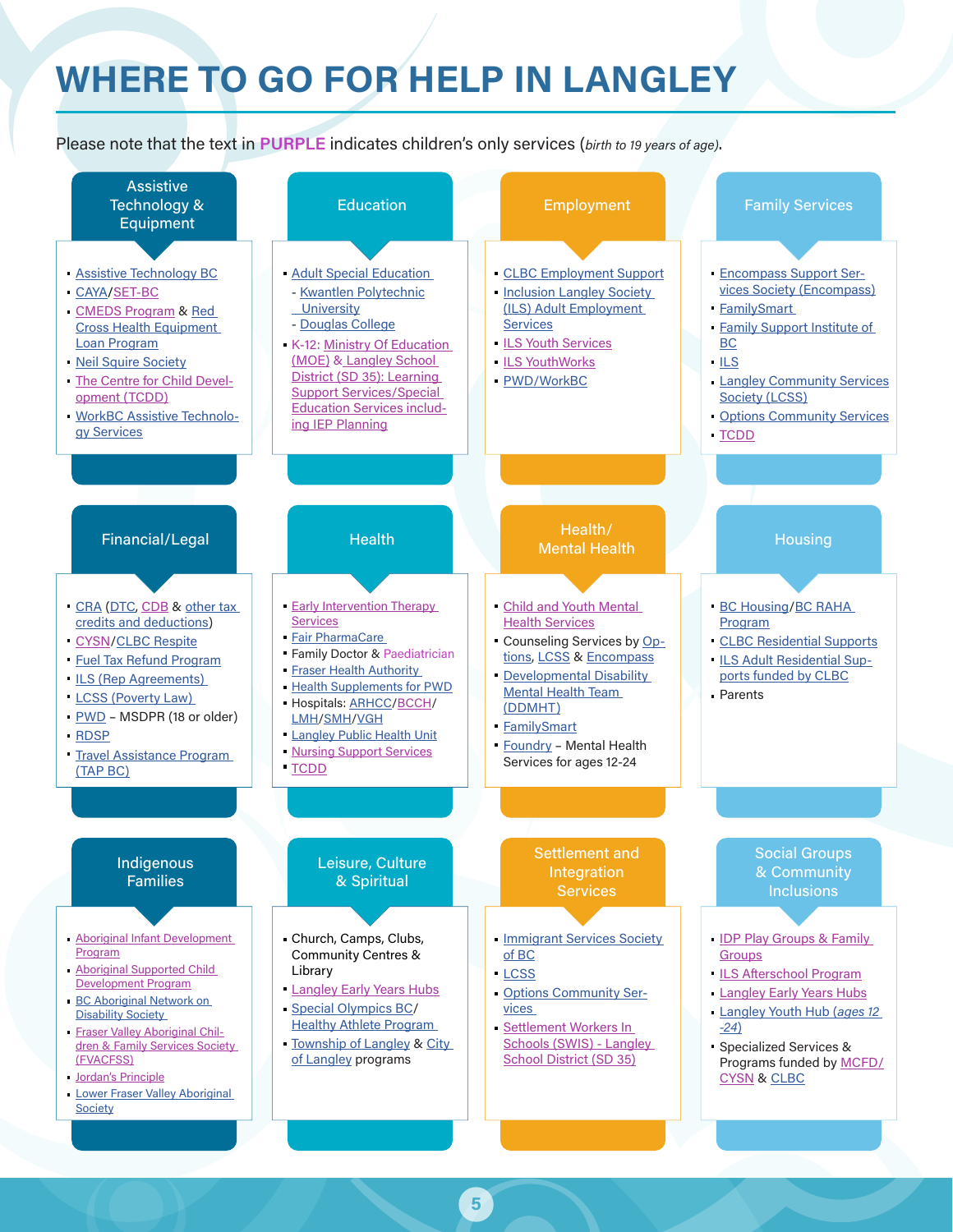## <span id="page-5-0"></span>CHECKLIST FOR MOVING TO LANGLEY

The below is a checklist for people with support needs and their families when they are planning to move to Langley. Please use it as a guide for ideas to help you get started.



6

Examples are Birth Certificate, Proof of Status in Canada, Immunization Records, Psycho-Educational Assessment, IEP, Confirmation of ASD Diagnosis, Past Assessments & Reports and More. Examples are Birth Certificate, Proof of Status in states are Assessments completed outside of BC must be

confirmed by a qualified BC specialist (paediatrician, psychiatrist or registered psychologist) before you can apply for support.

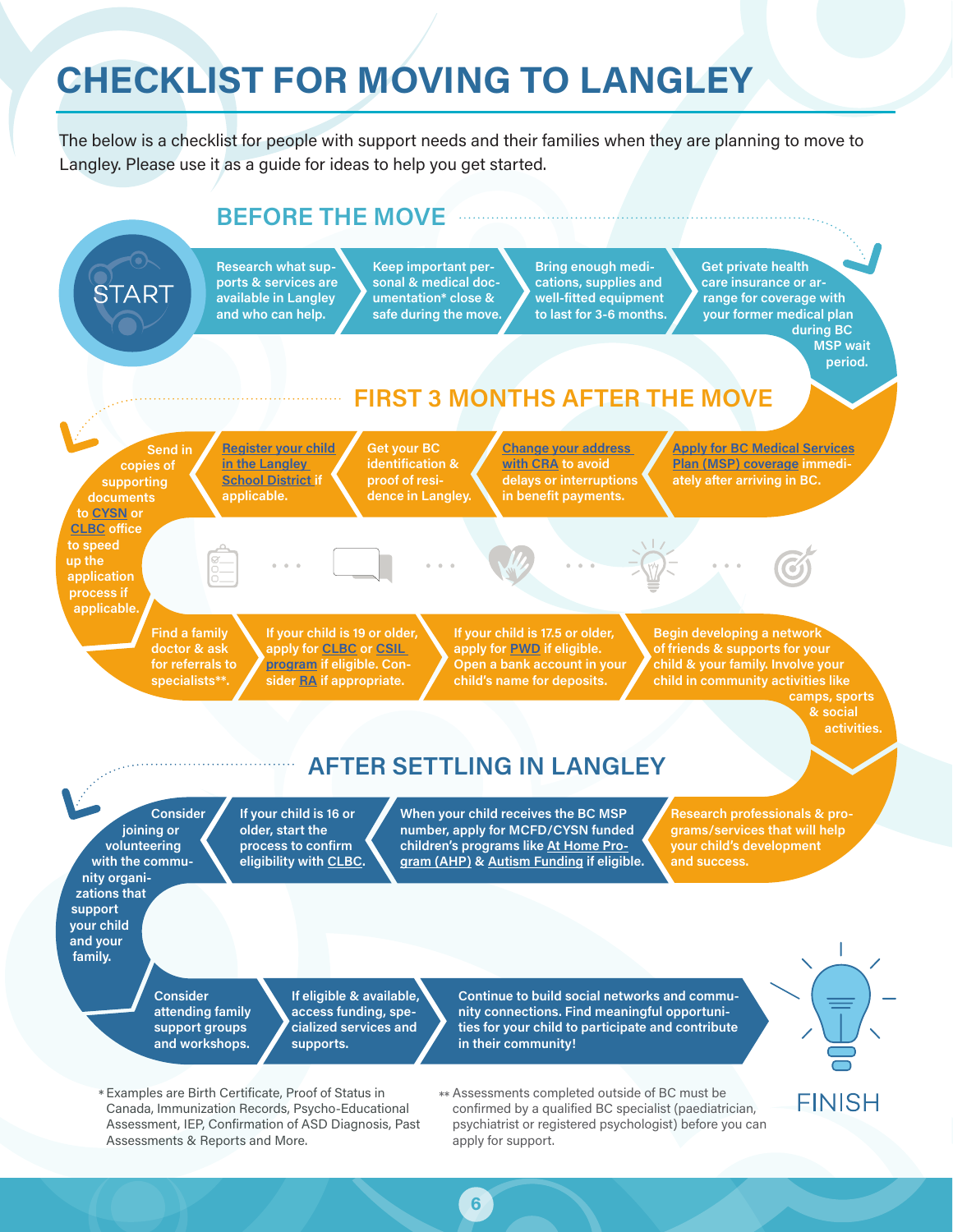## <span id="page-6-0"></span>CHECKLIST FOR CHILDREN BIRTH-6

- **[Birth Certificate:](https://www2.gov.bc.ca/gov/content/life-events/birth-adoption/births/birth-certificates) Obtain your child's birth** certificate and keep it safe & available.
- □ [Social Insurance Number \(SIN\):](https://www.canada.ca/en/employment-social-development/services/sin.html) Apply for your child's SIN which may be needed to receive government benefits & services.
- [The Canada Child Benefit \(CCB\)](https://www.canada.ca/en/revenue-agency/services/child-family-benefits/canada-child-benefit-overview.html): Apply for the Canada Child Benefit (CCB).
- □ [Immunization/Vaccination Records](https://immunizebc.ca/immunization-record-cards): Keep current vaccination records for your child.
- Specialized Programs/Services: Complete the application process if needed.
	- [Infant Development Program \(IDP\)](https://inclusionlangley.com/services-for-children/): IDP is a family-centred, home visiting program for children, birth to 3 years of age, experiencing or at risk for a developmental delay.
	- Supported Child Development Program [\(SCD\)](https://inclusionlangley.com/services-for-children/): SCD works collaboratively with families, childcare providers & other community professionals to ensure that children (birth to 19 years of age) with support needs can be included fully in the childcare settings of their families' choice.
	- Aboriginal Infant Development Program [\(AIDP\) & Aboriginal Supported Child](https://inclusionlangley.com/services-for-children/)  [Development Program \(ASCD\):](https://inclusionlangley.com/services-for-children/) AIDP & ASCD are family-centred, home and childcare based programs for Indigenous a diagnosis, developmental delay or who are at risk for delay. They provide culturally sensitive service through home visits, childcare consultation and family support.
	- [Early Years Family Navigators](https://www.leyc.ca/#/home#top*) | Birth 6 years of age: Connect with Langley Early Years Family Navigators for information and support.
	- Child Care Resource & Referral (CCRR) **[Program](https://www.lcss.ca/programs-and-services/childfamily-services/child-care-resource-referral/):** Contact the Langley CCRR office (604) 533-4425 for free consultation, support, help with affordable child care benefit applications & referrals.
	- Social Groups/Playgroups: Involve your child in social activities. Participate in various social/play groups offered by ILS and other community organizations in Langley.
- $\Box$  Diagnosis: If your child demonstrates signs that they have developmental or support needs, ask your doctor for a referral for an assessment. An assessment will allow you to better understand your child's needs. It is common there is waitlist for the assessment.
- $\Box$  Things to do while waiting for a diagnosis:
	- Gather specific information about your child for the assessment.
	- □ Connect with local child development experts for support. If eligible, access Early Childhood Intervention Program.
- $\Box$  Things to do after the confirmed diagnosis:
	- **Learn about funding eligibility, availability** and options and apply.
- Speak with your MCFD/CYSN social worker and apply for specialized programs/ services if eligible.
- Learn about your child's needs and how to support them to develop their capabilities and enjoy success.
- [Disability Tax Credit \(DTC\)](https://www.canada.ca/en/revenue-agency/services/tax/individuals/segments/tax-credits-deductions-persons-disabilities/disability-tax-credit.html): Apply for DTC if eligible. Being eligible for the DTC can open the door to other programs such as [RDSP](https://www.canada.ca/en/revenue-agency/services/tax/individuals/topics/registered-disability-savings-plan-rdsp.html) & [CDB](https://www.canada.ca/en/revenue-agency/services/child-family-benefits/child-disability-benefit.html). Please note:
	- Your child's DTC eligibility may expire and need to re-apply. CRA will send you notifications if you need to reapply.
	- When you are approved for your child's DTC & CDB, you will be able to claim the disability amount & receive CDB retroactively up to 10 years by making an adjustment request for your tax returns.
- [Registered Disability Savings Plan \(RDSP\):](https://www.canada.ca/en/revenue-agency/services/tax/individuals/topics/registered-disability-savings-plan-rdsp.html) Open [RDSP](https://www.canada.ca/en/revenue-agency/services/tax/individuals/topics/registered-disability-savings-plan-rdsp.html) if eligible.
- [Registered Education Savings Plan \(RESP\):](https://www.canada.ca/en/services/benefits/education/education-savings/resp.html) Open RESP if it is a good fit for your child.
- $\Box$ Social Network: Begin developing a network of friends and supports for your family.
- Self-Care for a Family: Don't forget to find ways to rest & renew from daily demand.
- children (birth to 19 years of age) who have  $\Box$  Financial Planning: Begin financial planning early to assist your child in the future.
	- ALL ABOUT ME Binder: Start a binder to gather and organize your child's documentation & information (assessments & medical reports, correspondences) in one place, making it readily available for meetings, appointments, filling out forms, etc. Please call ILS at 604-534-8611 to learn how to start your child's ALL ABOUT ME binder.
	- Preschool | around ages 3-4: If appropriate, П research preschools and education options and enroll your child by the deadline.
	- Kindergarten: Research schools and register your child with the kindergarten. During the registration process, inform the school staff that your child has support needs.
	- Preparing for School: Plan a transition meet-П ing with your school and invite your child's home based team to the meeting.
		- $\Box$  Familiarize yourself with IEP.
		- Review & update your child's ALL ABOUT ME binder with the latest reports & documentations.
		- $\Box$  Make a list of questions to ask.
	- Transition School Meeting:
		- □ Be prepared to ask/answer questions.
	- Consider inviting someone you trust to help take notes and give you support.
	- Get Involved: Consider participating in your school's PAC and/or attend family support groups & workshops in your community.

7

## 5 TIPS THAT MAY BE HELPFUL FOR YOUR FAMILY

1

2

3

4

5

Make self-care a family priority: Take a break from caregiving responsibilities when possible using DTC/CDB benefits and/or respite benefits (if available). The more rested and restored you are, the more patient and proactive you can be as a parent!

Create a vision for your child: Develop a vision & set realistic goals as early as possible based on your child's strengths, interests and preferences. As your child grows and changes, review & update the vision & goals as needed.

Build strong support networks: Develop, expand and nurture a network of friends & supports for your family. The value of networking and sharing stories and experiences can help everyone.

Get organized: Start ALL ABOUT ME binder & keep all of your child's reports & information in the binder for future reference. Always ask for written reports of important information about your child & update the binder as needed.

Get involved: Consider

joining & volunteering at community organizations that are involved with your child. Attend workshops or family groups so that you are ready to advocate for the needs of your child and your family.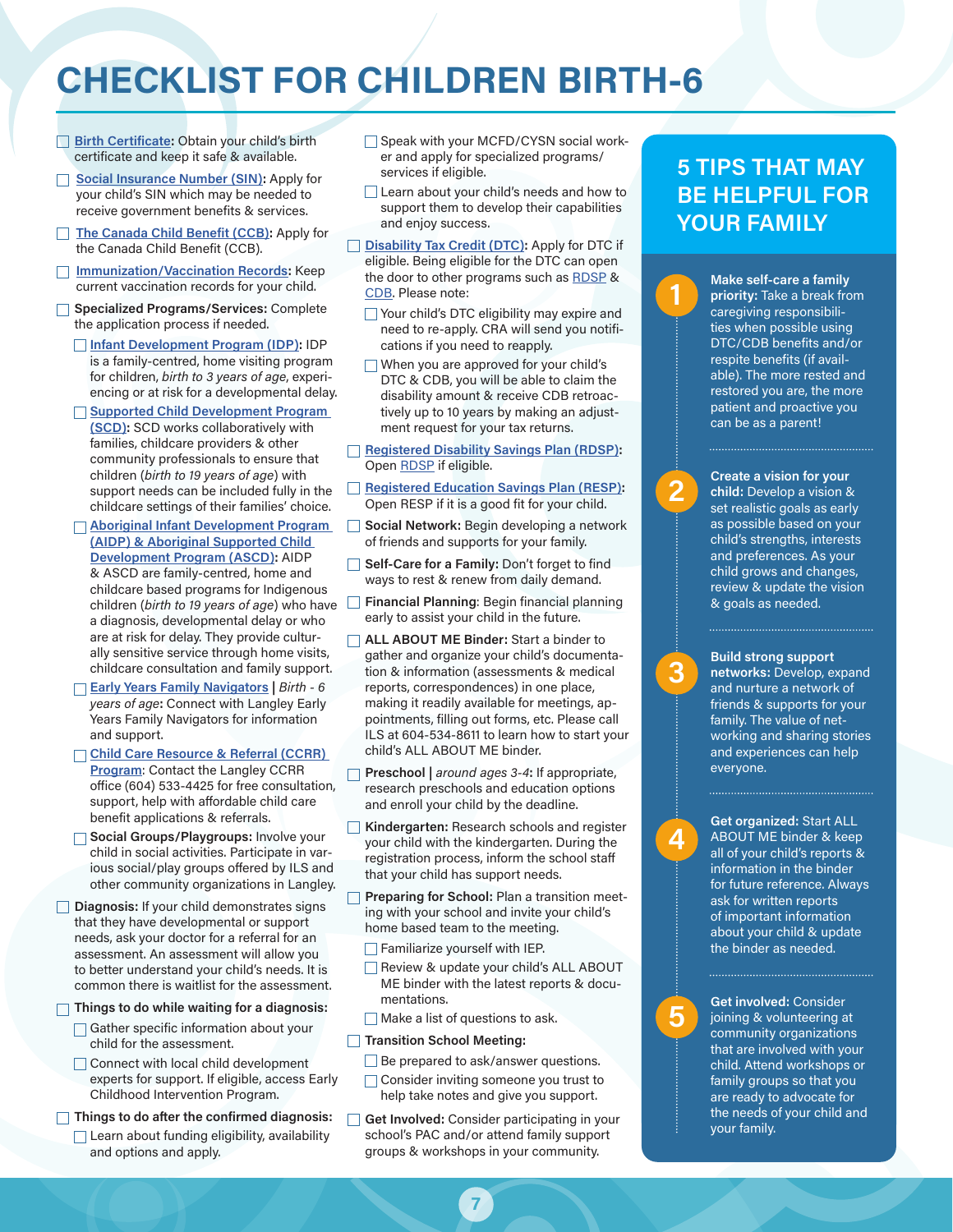## <span id="page-7-0"></span>CHECKLIST FOR CHILDREN & YOUTH 7-18

#### **AGES 7-12** <u>AGES 7-12</u>

- **Vision for the Future:** Begin asking your child what they want to be when they grow up & develop a vision for the future.
- **Community Connections: Support your** child to involve in community activities with other children, through camps, sports & activities outside of school.
- School/IEP: Start, review and update Individualized Education Plan (IEP) regularly.
- Self-Description: Teach your child how to describe their uniqueness & support needs.
- **ALL ABOUT ME Binder:** Keep track of records and update the binder as your child grows. Contact ILS for more information.
- $\Box$  Financial Planning: Explore long term financial supports like will & estate planning, trust funds, RDSP and RESP.
- **Legal Identification:** Ensure your child has valid ID such as birth certificate and SIN.
- **[ILS Family Support Advisor:](https://inclusionlangley.com/support-for-families/) Contact ILS** Family Support Advisor for information and support.

## **MAGES 13-15**

- Transition Planning: Pull together a transition team and start transition planning.
- Documentation: Determine what assessments are needed to effectively transition into adult services. Complete or update Psycho-Educational Assessment privately or through Langley School District (SD 35).
- $\Box$  School/IEP: Add transition goals in the IEP and review & update them regularly.
- **Community Connections:** Continue to build social networks for your youth.
- Self-Advocacy: Teach your youth to speak up for themselves & make decisions.
- □ Life Skills: Teach your youth life skills, such as money management & shopping skills.
- **Employment Opportunities: Begin to talk** about work/volunteer opportunities based on your youth's interests & strengths.

- **Transition Planning:** Begin the planning.
	- Support your youth to play an active role in transition planning & develop their own vision/path/plan for life after high school.
	- Complete required assessments such as Psycho-Educational Assessment.
	- Review/update IEP transition goals regu- **Bank Account:** Open a bank account in the larly with the school team.
	- $\Box$  Support your youth to start exploring employment opportunities.
- Talk to/inform/support your youth about Sexual and/or emotional health issues.
- Encourage your youth to explore hobbies and social & recreation opportunities based on their interests and preferences.
- **□Start the transition binder & collect** important transition documents & info (letters, assessments, reports, checklists).
- Attend transition workshops and network with others who recently experienced or are currently in transition planning.
- School: Ask your school team for a referral to ILS Youth Services if appropriate.
- [CLBC](https://www.communitylivingbc.ca/): Start transition planning with CLBC. Confirm eligibility with CLBC.
- Transportation: Introduce your youth to the option for driving and/or the public transit system & [HandyDART](https://www.translink.ca/rider-guide/transit-accessibility/handydart) service. Apply for [Fuel Tax Refund](https://www2.gov.bc.ca/gov/content/taxes/sales-taxes/motor-fuel-carbon-tax/refund-disabilities) for Persons with Disabilities if eligible (refund up to \$500/year).
- **Legal Identification:** Apply for government-issued ID if your youth doesn't have one yet. For a picture ID, consider a [BCID](https://www.icbc.com/driver-licensing/getting-licensed/Pages/Apply-for-a-BCID.aspx).
- **Money Management Skills: Open a bank** account in your youth's name. Encourage them to practice budgeting & banking skills.
- $\Box$  Self-Advocacy: Support your youth to build & explore Self-Advocacy opportunities to clearly communicate their needs and wants.
- **[RDSP](https://www.canada.ca/en/revenue-agency/services/tax/individuals/topics/registered-disability-savings-plan-rdsp.html) & Income Taxes:** If your youth has a [RDSP,](https://www.canada.ca/en/revenue-agency/services/tax/individuals/topics/registered-disability-savings-plan-rdsp.html) file income taxes at ages 16 and 17 to maximize government contributions.

- **Transition Planning: Review steps under** age 16 & continue transition planning.
	- $\Box$  Plan regular transition meetings and review & update transition goals & plan regularly. Add new member(s) to your youth's transition team as needed.
	- Develop a plan  $&$  set goals for the life after high school with your youth.
	- Support your youth to develop a personal portfolio/resume. Explore ILS Youth [Services and YouthWorks Employment](https://inclusionlangley.com/services-for-youth/)  [program](https://inclusionlangley.com/services-for-youth/) if appropriate.
- AGE 16 **Suppose 16** School: Plan for high school graduation or extension. Consider Youth Service Diversion Program for your youth if eligible.
	- [DTC:](https://www.canada.ca/en/revenue-agency/services/tax/individuals/segments/tax-credits-deductions-persons-disabilities/disability-tax-credit.html) Confirm DTC expiry date & add your youth's name and SIN to their DTC.
	- Self-Advocacy: Support your youth to build and explore Self-Advocacy opportunities.
	- youth's name if you haven't already done so. Please note 60 day bank statement is needed for PWD deposits.
- [PWD:](https://www2.gov.bc.ca/gov/content/family-social-supports/services-for-people-with-disabilities/disability-assistance) At 17.5, apply for PWD. Use a simplified PWD application process if eligible.
- Adult Services/Support: Learn about the adult services and how to access them.
	- $\Box$  Research and apply adult funded supports and services.
	- Learn about the changes in adult health care services like changing from paediatrician to family doctor.
	- Confirm 1st appointments for all adult specialist(s).

AGE 18

- Transition Planning: Review steps under age 16 & 17 and continue transition planning.
	- $\Box$  Hold regular transition meetings to review & update transition plan & IEP.
	- $\Box$  Apply for continuing care support (if applicable) or CSIL program for respite and home support through Ministry of Health.
- [CLBC](https://www.communitylivingbc.ca/): Meet with a CLBC facilitator & develop a Person-Centred Plan. Discuss the eligible & available services like HSCL, housing support, community inclusion, employment support, and respite care. Ask for a referral to [ILS adult services](https://inclusionlangley.com/services-for-adults/) if appropriate.
- Self-Advocacy: Encourage your youth to strengthen their independence & their ability to advocate on their own behalf.
- **Community Connections:** Continue to build social networks through volunteering, working, and leisure & recreation activities.
- AGE 17 [BC Services Card](https://www2.gov.bc.ca/gov/content/governments/government-id/bc-services-card): Renew and replace your youth's BC Services Card with a new Photo BC Services Card before your youth turns 19 years of age.
	- School: Request additional year of high school if eligible. Talk to the school team about Youth Service Diversion Program for your youth if eligible.
	- **Post-Secondary Programs:** Apply for post-secondary education or [Adult Special](https://www2.gov.bc.ca/gov/content/education-training/adult-education/adult-special-education)  [Education \(ASE\)](https://www2.gov.bc.ca/gov/content/education-training/adult-education/adult-special-education) programs. Learn about educational grants, bursaries & scholarships.
	- [PWD:](https://www2.gov.bc.ca/gov/content/family-social-supports/services-for-people-with-disabilities/disability-assistance) PWD medical & financial benefits begin on your youth's 18th birthday. Please note that [At Home Program \(AHP\)](https://www2.gov.bc.ca/gov/content/health/managing-your-health/child-behaviour-development/support-needs/complex-health-needs/at-home-program) medical coverage ends on the last day of the month of a youth's 18th birthday.
	- $\Box$  Income Taxes: File an income tax return.
	- Adult Health Care Services: Visit adult specialist(s) once/year and ensure your family doctor received all transition documents.
	- Legal Agreement: Discuss about legal guardian and signing of consents with your youth. Consider preparing a Representation [Agreement \(RA\)](https://www.nidus.ca/representation-agreement/ra-7-fact-sheet/) if appropriate.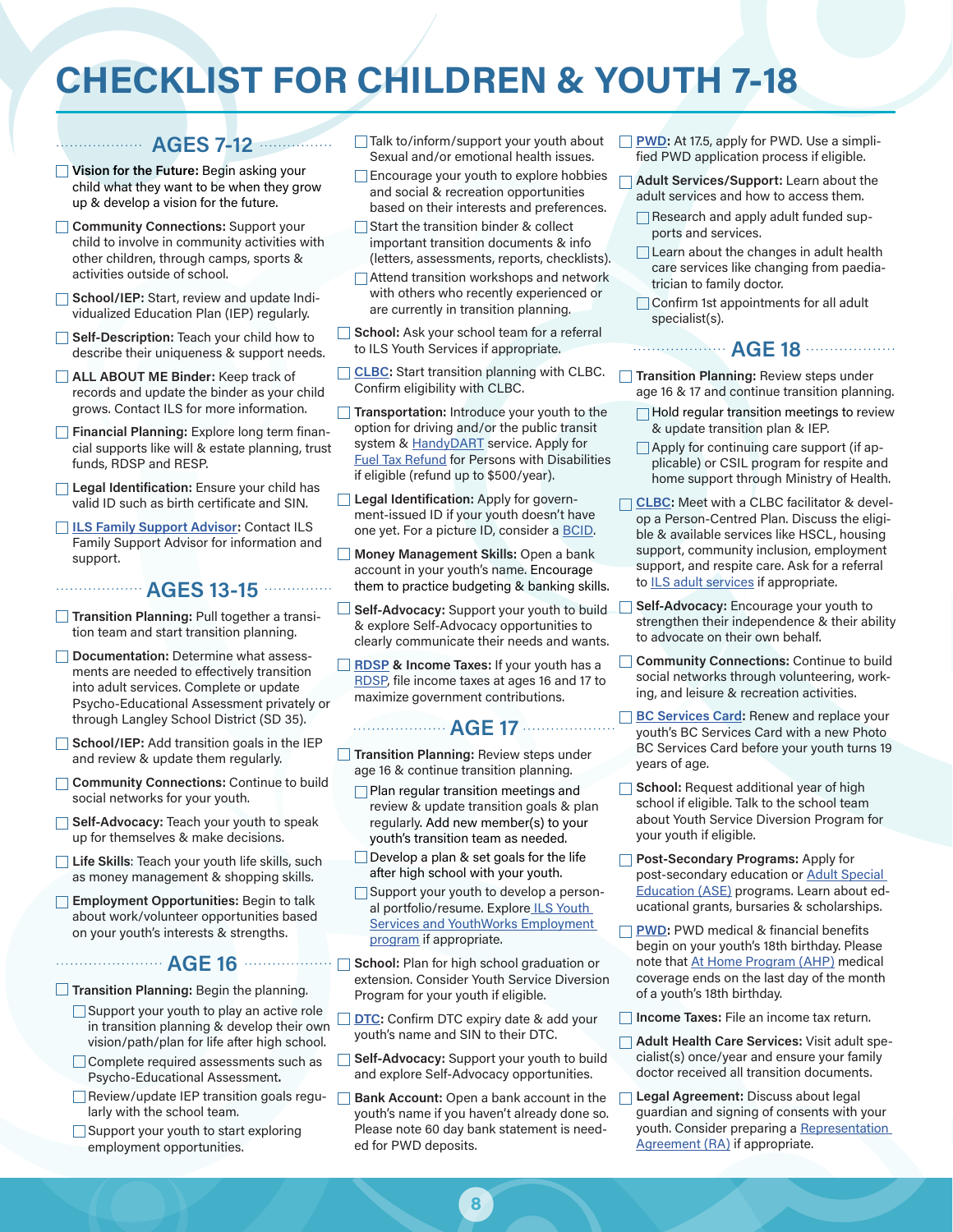## <span id="page-8-0"></span>CHECKLIST FOR ADULTS 19+

 $\Box$  Celebrate beginning of new adult life.

- [Representation Agreement \(RA\):](https://www.nidus.ca/representation-agreement/overview-fact-sheet/) If needed, have RA in place at 19. RA lets the person stay in control of who will help them when they are making important life decisions. RA has two types. RA7 & RA9. RA7 includes authority for routine finances.
- Adult Supports & Services: Access adult supports & services if eligible and available.
	- □ If eligible, [CSIL program](https://www2.gov.bc.ca/gov/content/health/accessing-health-care/home-community-care/care-options-and-cost/choice-in-supports-for-independent-living) for respite and home support begins at 19.
	- $\Box$  If eligible and available, [CLBC](https://www.communitylivingbc.ca/) supports begin at 19.
	- [At Home Program \(AHP\)](https://www2.gov.bc.ca/gov/content/health/managing-your-health/child-behaviour-development/support-needs/complex-health-needs/at-home-program) respite & other CYSN children's programs end on the last day of the month of a youth's 19th birthday.
- Adult Health Care Needs & Supports: Establish a system to monitor/address/flag health care needs.
	- Visit the family doctor regularly, at least twice/year.
	- Visit adult specialist(s) once/year.
- Ongoing Planning: Continue to develop a life plan with meaningful goals. Consider things like living arrangements, community programs, employment & education opportunities, and recreation & social activities.
- $\Box$  Support Team: Review and adjust the support team & the support plan as the person's needs or interests change.
- **Community Connections:** Continue to build, & nurture social networks. Pursue hobbies and opportunities for leisure and recreation.
- **Employment & Volunteer Opportunities:** Continue to explore and secure employment & volunteer opportunities in the community.
- Self-Advocacy: Explore Self-Advocacy opportunities. Research and connect with organizations that specialize in these areas like [Inclusion BC.](https://inclusionbc.org/)
- **Post-Secondary Programs: Begin post-sec**ondary programs if interested or eligible. Access **RESP** funds if applicable.
- **[RESP:](https://www.canada.ca/en/services/benefits/education/education-savings/resp.html)** If post secondary will not be considered, learn about options to transfer funds into other savings vehicles like [RDSP.](https://www.canada.ca/en/revenue-agency/services/tax/individuals/topics/registered-disability-savings-plan-rdsp.html)
- $\Box$  Housing: Research housing options.
- Financial Planning: Review and explore available savings options & tax credits.
- $\Box$  Income Taxes: File income taxes.
- **ILS Adult Programs including Community [Inclusion Services for Seniors](https://inclusionlangley.com/services-for-adults/): Explore var**ious ILS adult services as the person ages to build and maintain meaningful relationships.

## Benefit Changes

18

[PWD](https://www2.gov.bc.ca/gov/content/family-social-supports/services-for-people-with-disabilities/disability-assistance) medical and financial benefits begin on the youth's 18th birthday.

On the month of a youth's 18th birthday, [CCB](https://www.canada.ca/en/revenue-agency/services/child-family-benefits/canada-child-benefit-overview.html) & [CDB](https://www.canada.ca/en/revenue-agency/services/child-family-benefits/child-disability-benefit.html) benefits end.

On the last day of the month of a youth's 18th birthday, [At Home Program \(AHP\)](https://www2.gov.bc.ca/gov/content/health/managing-your-health/child-behaviour-development/support-needs/complex-health-needs/at-home-program) medical coverage ends.

19

If eligible, [CSIL program](https://www2.gov.bc.ca/gov/content/health/accessing-health-care/home-community-care/care-options-and-cost/choice-in-supports-for-independent-living) for respite and home support begins at 19.

If eligible & available, [CLBC](https://www.communitylivingbc.ca/) supports begin at 19.

[At Home Program \(AHP\)](https://www2.gov.bc.ca/gov/content/health/managing-your-health/child-behaviour-development/support-needs/complex-health-needs/at-home-program) respite and other CYSN children's programs end on the last day of the month of a youth's 19th birthday.

## FIVE TIPS FOR TRANSITION PLANNING



9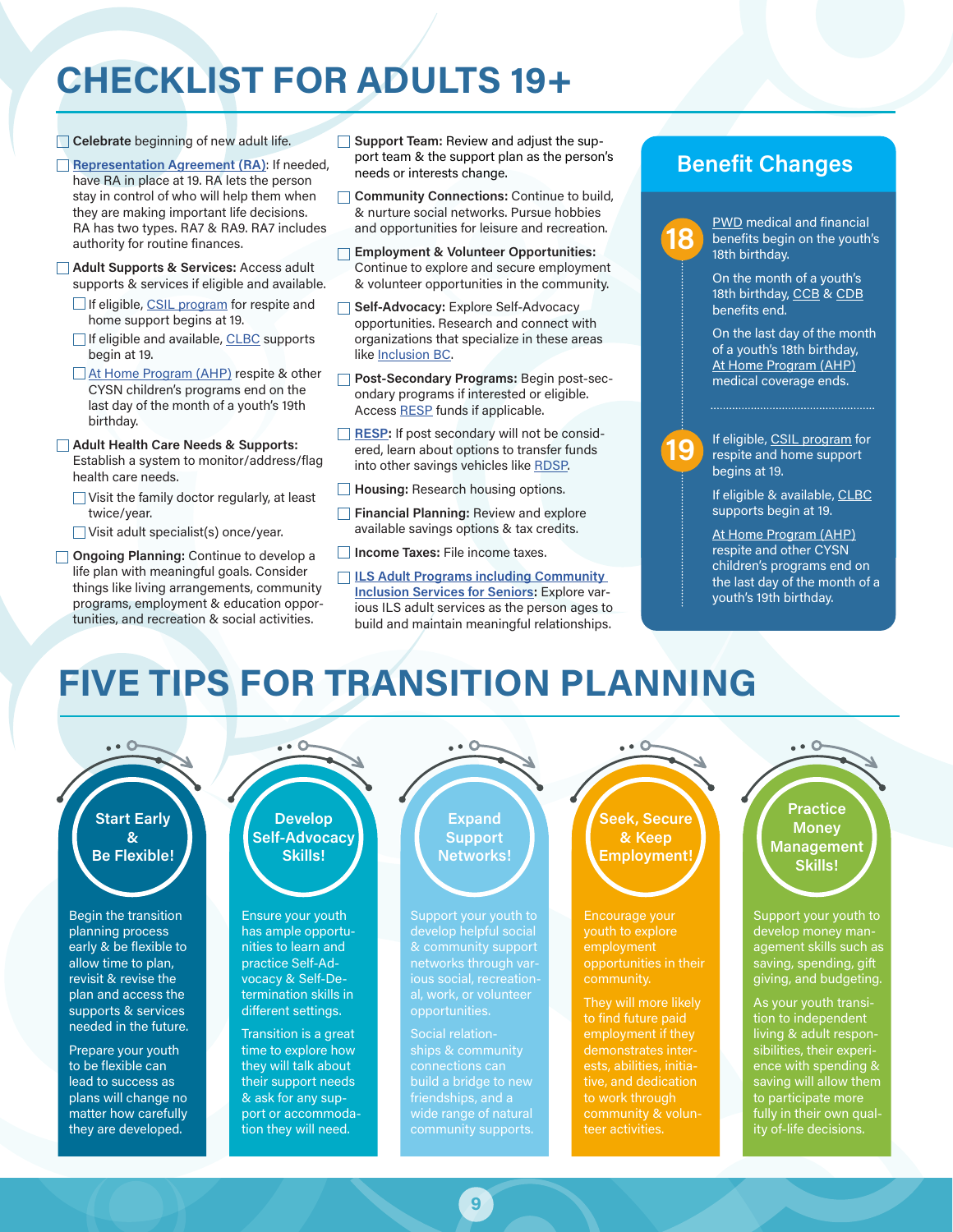## <span id="page-9-0"></span>USEFUL ACRONYMS

AAC: Alternative Augmentative Communication ABA: Applied Behaviour Analysis ABI: Acquired Brain Injury ADD: Attention Deficit Disorder ADHD: Attention Deficit Hyperactivity Disorder AFU: [Autism Funding Unit](https://www2.gov.bc.ca/gov/content/health/managing-your-health/child-behaviour-development/support-needs/autism-spectrum-disorder/autism-funding) AHP: [At Home Program](https://www2.gov.bc.ca/gov/content/health/managing-your-health/child-behaviour-development/support-needs/complex-health-needs/at-home-program) AIDP: Aboriginal Infant Development Program ASCD: Aboriginal Supported Child Development program ARHCC: [Abbotsford Regional Hospital and](https://www.fraserhealth.ca/Service-Directory/Locations/Abbotsford/abbotsford-regional-hospital-and-cancer-centre#.Yk9lfdPMLRY)  [Cancer Centre](https://www.fraserhealth.ca/Service-Directory/Locations/Abbotsford/abbotsford-regional-hospital-and-cancer-centre#.Yk9lfdPMLRY) ASD: Autism Spectrum Disorder

ASE: [Adult Special Education](https://www2.gov.bc.ca/gov/content/education-training/adult-education/adult-special-education)

#### BC: Behaviour Consultant BCAAFC: [BC Association of Aboriginal](https://bcaafc.com/)  [Friendship Centres](https://bcaafc.com/) BCAAN: [BC Autism Assessment Network](http://www.phsa.ca/our-services/programs-services/bc-autism-assessment-network) BCANDS: [BC Aboriginal Network on Disabil](http://www.bcands.bc.ca/)[ity Society](http://www.bcands.bc.ca/) BCCH: [BC Children's Hospital](http://www.bcchildrens.ca/) BCPAC: BC Parent Advisory Council **BC RAHA: BC Rebate for Accessible Home** [Adaptations \(BC Housing\)](https://www.bchousing.org/housing-assistance/BC-RAHA) BCTF: BC Teachers' Federation BI: Behaviour Interventionist BSP: Behavior Support Plan

B

C

CAN: [Canucks Autism Network](https://www.canucksautism.ca/) CAYA: [Communication Assistance for Young](https://cayabc.net)  [Adults](https://cayabc.net) CCB: [Canada Child Benefit](https://www.canada.ca/en/revenue-agency/services/child-family-benefits/canada-child-benefit-overview.html) CCRR: [Child Care Resource & Referral](https://www2.gov.bc.ca/gov/content/family-social-supports/caring-for-young-children/how-to-access-child-care/child-care-resource-referral-centre) CDB: [Child Disability Benefit](https://www.canada.ca/en/revenue-agency/services/child-family-benefits/child-disability-benefit.html) CLBC: [Community Living BC](https://www.communitylivingbc.ca/) CMEDS: [Children's Medical Equipment Distri](https://www.hmebc.com/corporate-programs/cmeds/cmeds-program/)[bution Service](https://www.hmebc.com/corporate-programs/cmeds/cmeds-program/) CP: Cerebral Palsy CRA: [Canada Revenue Agency](https://www.canada.ca/en/revenue-agency.html) CSIL: [Choice in Supports for Independent](https://www2.gov.bc.ca/gov/content/health/accessing-health-care/home-community-care/care-options-and-cost/choice-in-supports-for-independent-living)  **[Living](https://www2.gov.bc.ca/gov/content/health/accessing-health-care/home-community-care/care-options-and-cost/choice-in-supports-for-independent-living)** CT: Classroom Teacher CTC: Child Tax Credit

CYSN: [Children & Youth with Support Needs](https://www2.gov.bc.ca/gov/content/health/managing-your-health/child-behaviour-development/support-needs) D

DD: Developmental Disability DDMHT: [Developmental Disability Mental](https://www.fraserhealth.ca/health-topics-a-to-z/developmental-disabilities-mental-health-services#.Yk9oHy8r1ZJ)  [Health Team](https://www.fraserhealth.ca/health-topics-a-to-z/developmental-disabilities-mental-health-services#.Yk9oHy8r1ZJ) DSM IV or V: Diagnostic & Statistical Manual DTC: [Disability Tax Credit](https://www.canada.ca/en/revenue-agency/services/tax/individuals/segments/tax-credits-deductions-persons-disabilities/disability-tax-credit.html)

EA: Educational Assistant ECE: Early Childhood Education ER: Emergency Room

F FAS/FASD: Fetal Alcohol Spectrum Disorder

G

A E P

GDD: Global Development Delay GSA: [Guide to Support Allocation \(CLBC\)](https://www.communitylivingbc.ca/how-do-i-get-support/understand-clbc-assessment-tools/)

HI: Hearing Impaired | HOH: Hard of Hearing **HSCL: [Health Services for Community Living](https://www.fraserhealth.ca/Service-Directory/Services/home-and-community-care/health-services-for-community-living#.Yk9rXdPMLRY)** 

I

H

IBC: [Inclusion BC](https://inclusionbc.org/) ICU: Intensive Care Unit ID: Intellectual Disability IDP: Infant Development Program IEP: Individual Education Plan IF: [Individualized Funding \(CLBC\)](https://www.communitylivingbc.ca/how-do-i-get-support/individualized-funding-option/) **ILS: [Inclusion Langley Society](https://inclusionlangley.com/)** ISP: Individual Supports Plan

L **LCSS: [Langley Community Services Society](https://www.lcss.ca/)** LD: Learning Disability LMH: [Langley Memorial Hospital](https://www.fraserhealth.ca/Service-Directory/Locations/Langley/langley-memorial-hospital#.Yk9o9dPMLRY)

M

**MAEST: Ministry of Advanced Education,** [Skills and Training](https://www2.gov.bc.ca/gov/content/governments/organizational-structure/ministries-organizations/ministries/advanced-education-skills-training) **MCFD: [Ministry of Children and Family Devel](https://www2.gov.bc.ca/gov/content/governments/organizational-structure/ministries-organizations/ministries/children-and-family-development)**[opment](https://www2.gov.bc.ca/gov/content/governments/organizational-structure/ministries-organizations/ministries/children-and-family-development) MID, MR, DD, MPID: All refer to an intellectual disability or cognitive delay MOE: [Ministry Of Education](https://www2.gov.bc.ca/gov/content/governments/organizational-structure/ministries-organizations/ministries/education) MOH: [Ministry Of Health](https://www2.gov.bc.ca/gov/content/governments/organizational-structure/ministries-organizations/ministries/health) **MSDPR: Ministry for Social Development and** [Poverty Reduction](https://www2.gov.bc.ca/gov/content/governments/organizational-structure/ministries-organizations/ministries/social-development-poverty-reduction) MSP: [Medical Service Plan](https://www2.gov.bc.ca/gov/content/health/health-drug-coverage/msp) MySS: [My Self Serve](https://myselfserve.gov.bc.ca/) N

**NSS: [Nursing Support Services](http://www.bcchildrens.ca/our-services/sunny-hill-health-centre/our-services/nursing-support)** NT: Neurotypical/Neurologically Typical O

OASQ: [Office of the Advocate for Service](https://www2.gov.bc.ca/gov/content/family-social-supports/services-for-people-with-disabilities/supports-services/advocate-for-service-quality)  **Quality** 

OCD: Obsessive Compulsive Disorder ODD: Oppositional Defiance Disorder OT: Occupational Therapist/Therapy

PAC: Parent Advisory Council PBS: Positive Behaviour Supports PCP: Person-Centred Planning PDD-NOS: Pervasive Developmental Disorder – Not Otherwise Specified PGT: [Public Guardian and Trustee](https://www.trustee.bc.ca/Pages/default.aspx) PHSA: [Provincial Health Services Authority](http://www.phsa.ca/) PLAN: [Planned Lifetime Advocacy Network](https://plan.ca/) PSI: [Personalized Supports Initiative \(CLBC\)](https://www.communitylivingbc.ca/who-does-clbc-support/eligible-clbc-support/)  PST: Priority for Service Tool PT: Physical Therapist/Physical Therapy PTSD: Post Traumatic Stress Disorder PWD: [Persons With Disabilities benefits](https://www2.gov.bc.ca/gov/content/family-social-supports/services-for-people-with-disabilities/disability-assistance)

Q

R

QoL: Quality of Life framework

RA: [Representation Agreement](https://www.nidus.ca/representation-agreement/overview-fact-sheet/) RASP: [Registry of Autism Service Providers](https://www2.gov.bc.ca/gov/content/health/managing-your-health/child-behaviour-development/support-needs/autism-spectrum-disorder/build-your-support-team/registry-autism-service-providers) RCY: [Representative for Children and Youth](https://rcybc.ca) RDSP: [Registered Disability Savings Plan](https://www.canada.ca/en/revenue-agency/services/tax/individuals/topics/registered-disability-savings-plan-rdsp.html) RESP: [Registered Education Savings Plan](https://www.canada.ca/en/services/benefits/education/education-savings/resp.html)  RT: Resource Teacher

S

SCD: Supported Child Development program SD 35: [Langley School District](https://www.sd35.bc.ca) SEA: Special Education Assistant SET-BC: [Special Education Technology BC](https://www.setbc.org) SIN: [Social Insurance Number](https://www.canada.ca/en/employment-social-development/services/sin.html) SLP: Speech & Language Pathologist SMH: [Surrey Memorial Hospital](https://www.fraserhealth.ca/Service-Directory/Locations/Surrey/surrey-memorial-hospital#.Yk9qey8r1ZJ) SNA: Special Needs Agreement SPD: Sensory Processing Disorder STADD: [Services To Adults with Development](https://www2.gov.bc.ca/gov/content/family-social-supports/services-for-people-with-disabilities/transition-planning-for-youth-young-adults)  **[Disabilities](https://www2.gov.bc.ca/gov/content/family-social-supports/services-for-people-with-disabilities/transition-planning-for-youth-young-adults)** SW: Social Worker

T

U

V

SWIS: [Settlement Workers In Schools](https://www.sd35.bc.ca/programs-initiatives/settlement-workers-in-schools-swis/)

TA: Teacher Assistant TAP: [Travel Assistance Program](https://www2.gov.bc.ca/gov/content/health/accessing-health-care/tap-bc/travel-assistance-program-tap-bc) TBI: Traumatic Brain Injury TCCD: [The Centre for Child Development](https://the-centre.org)

UDL: Universal Design for Learning UID: Unspecified Intellectual Disability

VCA: Voluntary Care Agreement VGH: [Vancouver General Hospital](http://www.vch.ca//Locations-Services/result?res_id=644)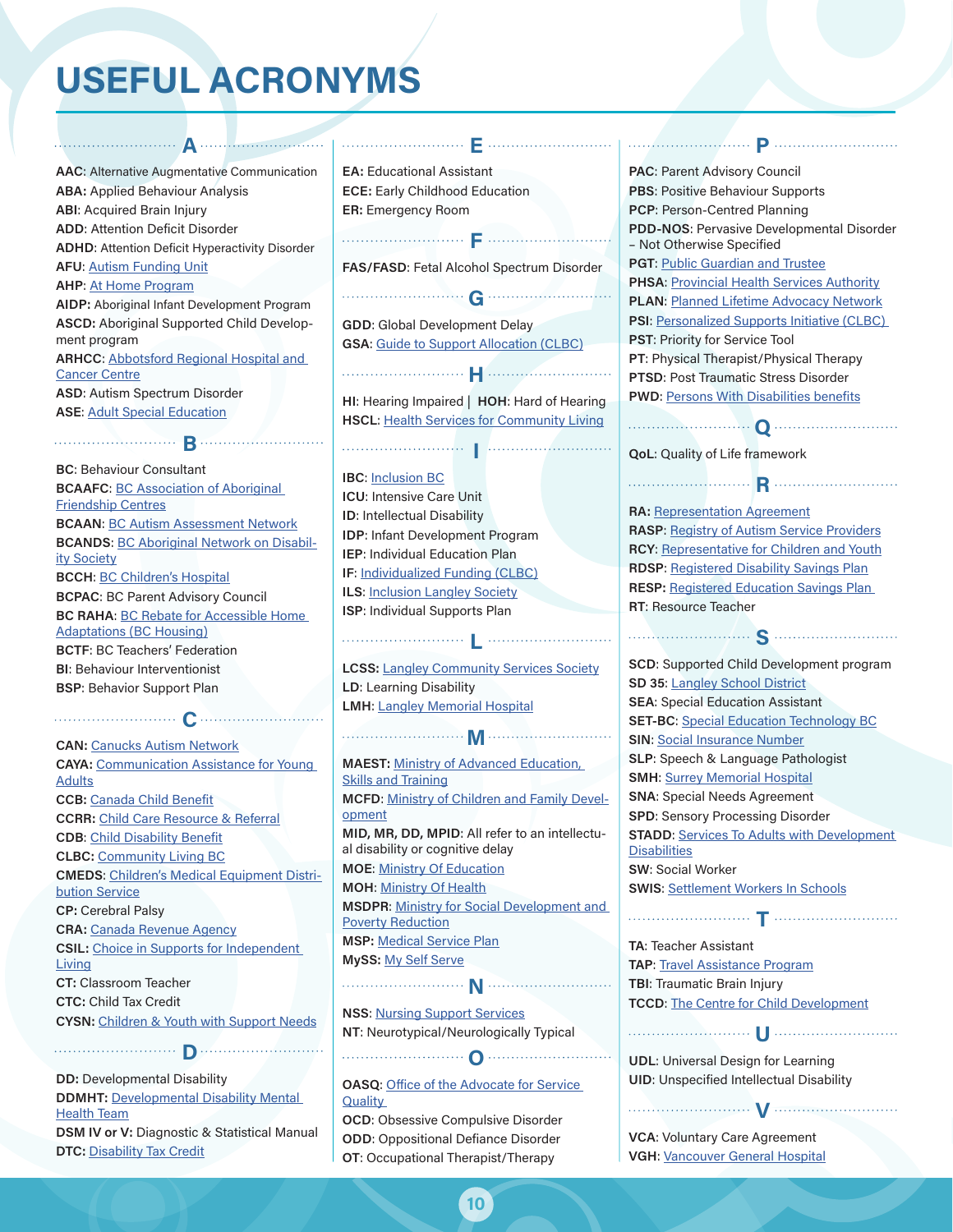## <span id="page-10-0"></span>USEFUL GLOSSARY OF TERMS

**[Adult Special Education \(ASE\):](https://www2.gov.bc.ca/gov/content/education-training/adult-education/adult-special-education) Programs** offered by various BC colleges & universities to students with permanent disabilities or a combination of learning difficulties that hinder scholastic success.

A

[At Home Program \(AHP\)](https://www2.gov.bc.ca/gov/content/health/managing-your-health/child-behaviour-development/support-needs/complex-health-needs/at-home-program): A program designed to support children and teens with a severe disability or complex health care needs. To be eligible, a child must be assessed as dependent in at least 3 of the 4 activities of daily living (eating, dressing, toileting and washing). A child may be eligible for both respite benefits and medical benefits, or a choice of one benefit.

**[Autism Funding Unit \(AFU\):](https://www2.gov.bc.ca/gov/content/health/managing-your-health/child-behaviour-development/support-needs/autism-spectrum-disorder/autism-funding) A program** designed to help pay for eligible services or supports that promote skill development for children living with autism. Under age 6 program provides families with access upto \$22,000/year and the ages 6-18 program provides families with access upto \$6,000/year.

#### **[BCAAN](http://www.phsa.ca/our-services/programs-services/bc-autism-assessment-network) & non-BCAAN: B[C Autism As-](http://www.phsa.ca/our-services/programs-services/bc-autism-assessment-network)**

[sessment Network](http://www.phsa.ca/our-services/programs-services/bc-autism-assessment-network) | The 'non' means the assessment was done privately; otherwise, the assessment was completed by one of the provincial assessment centres.

B

**[BCID:](https://www.icbc.com/driver-licensing/getting-licensed/Pages/Apply-for-a-BCID.aspx)** A reliable piece of government photo ID for a person 12 or older.

**[BCeID](https://www.bceid.ca/):** An ID that lets you securely access your government services online with a single ID and password.

C

[Communication Assistance for Youth and](https://cayabc.net/)  [Adults \(CAYA\):](https://cayabc.net/) A province-wide service program that supports adults (aged 19 years or older) who require an augmentative/alternative communication (AAC) system due to a severe communication needs. (See SET-BC)

[Choice in Supports for Independent Living](https://www2.gov.bc.ca/gov/content/health/accessing-health-care/home-community-care/care-options-and-cost/choice-in-supports-for-independent-living)  [\(CSIL\)](https://www2.gov.bc.ca/gov/content/health/accessing-health-care/home-community-care/care-options-and-cost/choice-in-supports-for-independent-living): A Ministry Of Health (MOH) program for adults with physical dependency needs and not eligible for CLBC.

[Child Disability Benefit \(CDB\)](https://www.canada.ca/en/revenue-agency/services/child-family-benefits/child-disability-benefit.html): A tax-free monthly payment made to families who care for a child under age 18 with a severe prolonged impairment in physical or mental functions. To be eligible, a parent must be eligible for CCB & their child must be eligible for DTC.

Diagnostic & Statistical Manual (DSM) IV or V: DSM IV or V is the book used by the diagnostician as guidance for a formal diagnosis.

D

[Disability Tax Credit \(DTC\):](https://www.canada.ca/en/revenue-agency/services/tax/individuals/segments/tax-credits-deductions-persons-disabilities/disability-tax-credit.html) A non-refundable tax credit that helps persons with disabilities or their supporting persons reduce the amount of income tax they may have to pay. Being eligible for the DTC can open the door to other programs like RDSP, CDB & others.

[Guide to Support Allocation \(GSA\) tool](https://www.communitylivingbc.ca/how-do-i-get-support/understand-clbc-assessment-tools/): A tool used by CLBC to determine an individuals' current disability-related needs.

G

[HandyDART](https://www.translink.ca/rider-guide/transit-accessibility/handydart): TransLink's door-to-door, shared-ride service for people who are unable to navigate conventional public transit without assistance.

H

#### [Health Services for Community Living](https://www.fraserhealth.ca/Service-Directory/Services/home-and-community-care/health-services-for-community-living#.Yf14xPXMLRY)

[\(HSCL\):](https://www.fraserhealth.ca/Service-Directory/Services/home-and-community-care/health-services-for-community-living#.Yf14xPXMLRY) Fraser Health Authority branch (MOH) responsible for providing nursing, rehabilitative consultation, nutritional and dental support to adults who require the supports. Usually, CLBC will make this referral.

Individual Education Plan (IEP): An educational plan, developed with parents, by the child's education planning team.

I

[Individualized Funding \(IF\)](https://www.communitylivingbc.ca/how-do-i-get-support/individualized-funding-option/): A CLBC payment method that an individual or family member can direct and pay for supports and/or services to meet their disability-related needs identified in their ISP.

Individual Supports Plan (ISP): A document that includes information about an individual's goals and support requirements, and the funding and services identified to meet them.

M

[My Self Serve \(MySS\)](https://myselfserve.gov.bc.ca/): A website that provides online access to income and disability assistance for BC residents. To register, you need a Basic BCeID.

P

[Personalized Supports Initiative \(PSI\)](https://www.communitylivingbc.ca/wp-content/uploads/Personalized-Supports-Initiative-PSI-Brochure.pdf): Adults who are not eligible for CLBC's developmental disability services under the existing criteria and have significant challenges with day-to-day living (adaptive functioning) and a confirmed diagnosis of FASD or ASD may apply for the Personalized Supports Initiative to receive services and supports from CLBC.

Person-Centred Planning (PCP): Person-Centred Planning empowers people to take control of their own future. It puts the person in charge of defining the direction for their lives, which ultimately leads to a fulfilling life of being included in community.

#### [Persons with Disabilities Benefits \(PWD\)](https://www2.gov.bc.ca/gov/content/family-social-supports/services-for-people-with-disabilities/disability-assistance):

The income provided through MSDPR for individuals who are unable to work. PWD also provides health and dental benefits. For youth receiving services from MCFD At Home Program (AHP) and/or CLBC may be able to use a simplified PWD application process.

Priority for Service Tool (PST): A needsbased assessment tool to provide guidance regarding the priority response level and allocation of services.

Psycho-Educational Assessment: A comprehensive evaluation completed by a qualified psychologist that provides insight into a person's unique strengths & challenges. This assessment may help with PWD application and to confirm eligibility for CLBC.

### R [Registered Disability Savings Plan \(RDSP\):](https://www.canada.ca/en/revenue-agency/services/tax/individuals/topics/registered-disability-savings-plan-rdsp.html)

A long-term savings plan to help Canadians with disabilities and their families save for the future. With an RDSP, you may be eligible for up to \$90,000 in government grants and bonds to help with your long-term savings.

[Representation Agreement \(RA\):](https://www.nidus.ca/representation-agreement/overview-fact-sheet/) Key legal document in BC for personal planning/advance care planning for an adult (19 years or older). It is a legally enforceable document.

Quality of Life (QoL) Framework: A structured framework with eight domains that provide an independence, social participation, and well-being.

S

Q

Self-Advocate: A term commonly used to describe the individuals with support needs. This is a term developed by the Self-Advocacy movement to describe themselves as people who are able to ask for what they need and want, speak-up for their rights, and make choices and decisions that affect their life.

[Special Education Technology BC \(SET-BC\):](https://www.setbc.org/) A provincial outreach program funded by the Ministry Of Education (MOE) that provides assistive technologies for students with complex needs. If an individual is transitioning to adult services, a referral should be made through the school to CAYA for continued support.

Universal Design for Learning (UDL): A framework of instructional approaches that recognizes and accommodates varied learning styles. It provides learning activities that expand students' opportunities to acquire and demonstrate learning, and enhance social participation and inclusion.

U